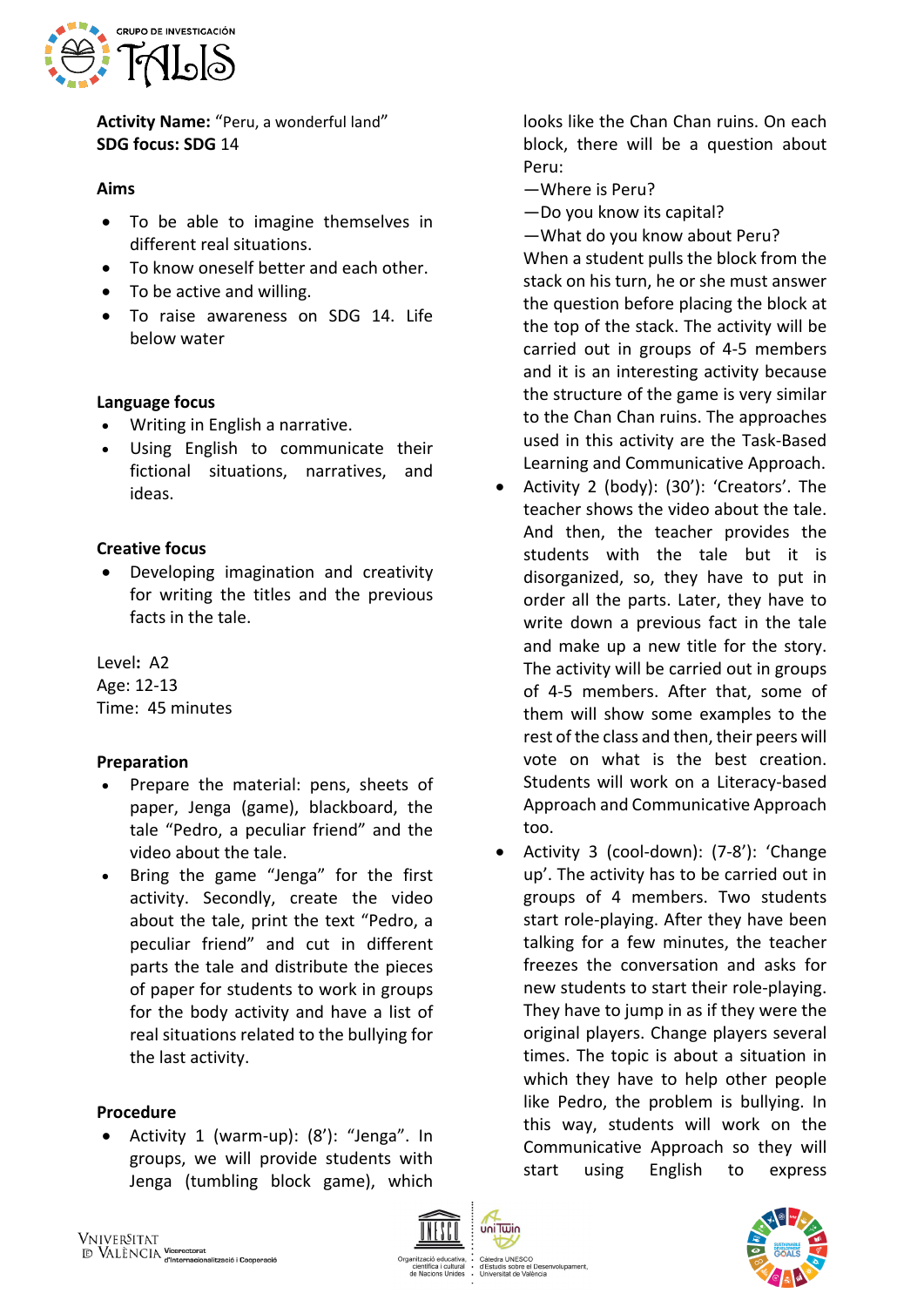

themselves and to communicate with the other partners.

## **Follow-up**

- If it has not been done in a previous activity, write down some keywords about the relationship between this tale and SDG 14.
- Students will have to look for information on the ruins of Chan Chan (similar to the structure of Jenga's game), and create a tourist pamphlet of these ruins, or even the Huanchaco Sea, which was located in the region of La Libertad, Trujillo province. So, they will have to include a lot of pictures and the information has to be structured in an attractive way

Assessment:

- Warm-up: The teacher will evaluate it through direct observation, taking into account their participation.
- Body: The teacher will correct the written production after the class and he or she provides the students with the correction. Students will assess their classmates' work voting on the best title and previous fact for the tale too.
- Cool-down: The teacher will note in a notebook the mistakes that students have done in their speaking and then, the teacher writes in the blackboard to show all the mistakes.

It was a sunny day over the Huanchaco Sea, which was located in the region of La Libertad, Trujillo province. A friendly, cheerful pelican named Pedro lived there. He liked to play with his friends and defend them from any danger.

Whilst Pedro the pelican was watching people swimming on the beach, fishermen fishing on the caballitos de totora and tourists on the quayside from afar, he heard a teeny voice. It was a little fish that was shouting: "Help! Help!" Feeling worried, he went to see what had happened. He was shocked to find that the little fish was stuck in a fishing net.

Pedro the pelican asked him how he had gotten stuck in there. The little fish recounted a story that his grandpa had told him once about his ancestors and how only the strongest were chosen to feature in Chan Chan's famous relief paintings. He wanted to be just as strong as them however, he did not see the net and he got stuck.

Pedro told him that his species was also featured there but he had never seen it so, the little fish told him that if he helped him to get out of the net, he would take him to Chan Chan.

So once he was freed, the little fish travelled in the pelican's beak and took him to see the famous ruins of Chan Chan.

# **Cool-down:**

Some tips for the situations for roleplaying:

- Physical bullying involves hitting, shoving, pushing, tripping, and other kinds of force.
- Verbal bullying involves hurtful comments, name-calling, teasing.



**Conserve and sustainably** use the oceans, seas and marine resources for sustainable development

# **PEDRO, A PECULIAR FRIEND**